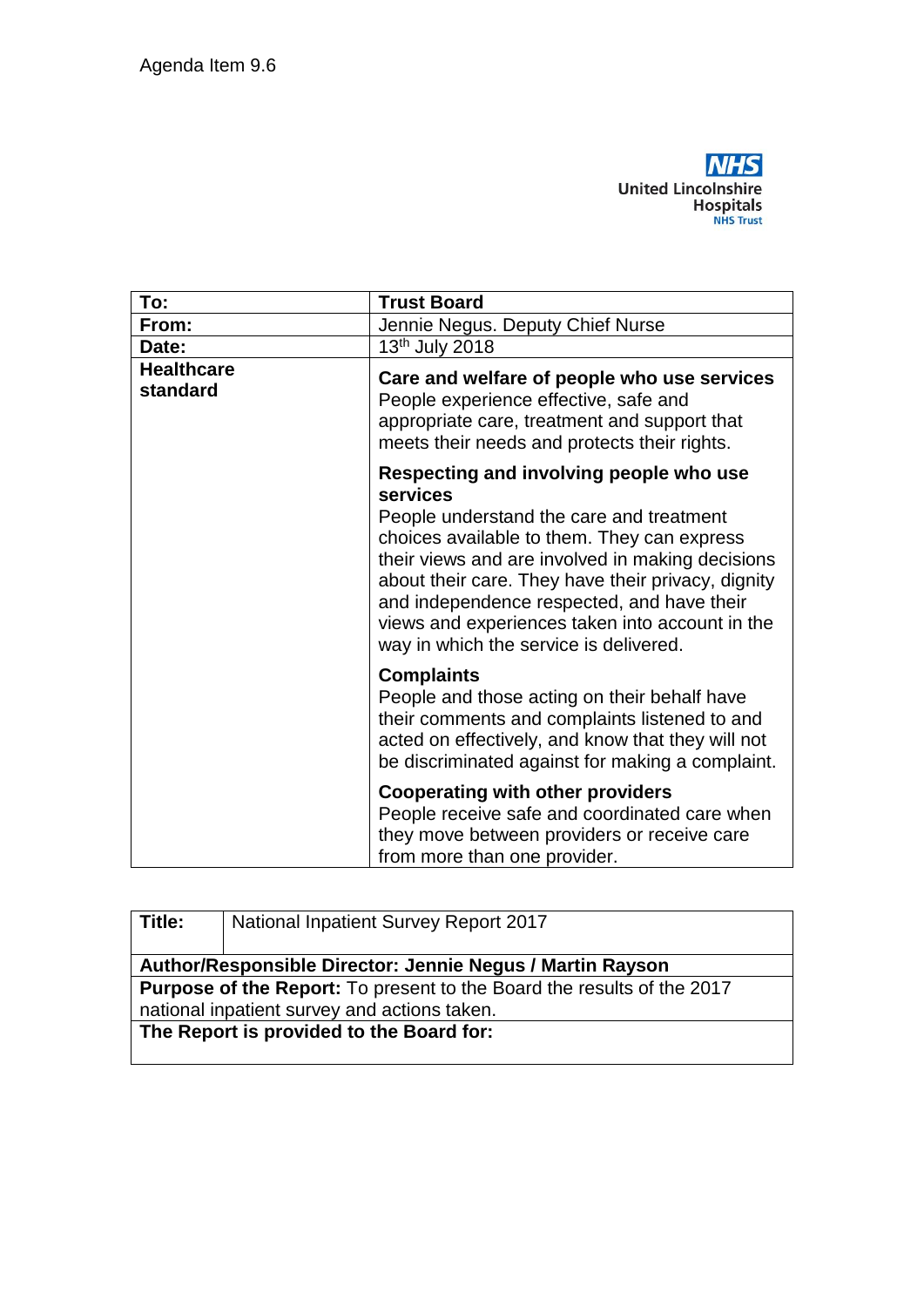

## **Summary/Key Points:**

Whilst the Trust had received its internal report in March it was embargoed until the CQC published the 2017 survey results on 13<sup>th</sup> June 2018.

The picture is a better one this year with a higher number of questions showing an improved score than those with a fall. The range of variance is wide with highs of 7% improvement to a low of 8% deterioration.



In 2016 the Trust was ranked 'about the same' across all questions and domains apart from one question 'during your hospital stay were you ever asked to give your views on the quality of your care' which was rated 'worse than'. In 2017 the national comparative results were unchanged with a ranking of 'about the same' across all questions with the continued exception of being asked to give views on quality of care; this is against ranked worse than other Trusts and internally saw a further 2% deterioration. This is a real disappointment as initiatives such as Golden Hour and assurance rounds, executive walk rounds all do include asking patients about their care; however a more structured approach is clearly needed. We know we have many methods for seeking feedback afterwards but this questions is specifically aimed at whilst the patient is still receiving care.

There were a number of questions where the Trust is touching the lower edge of the confidence interval and will be a focus for action planning; these include:

Q3: information provided in ED